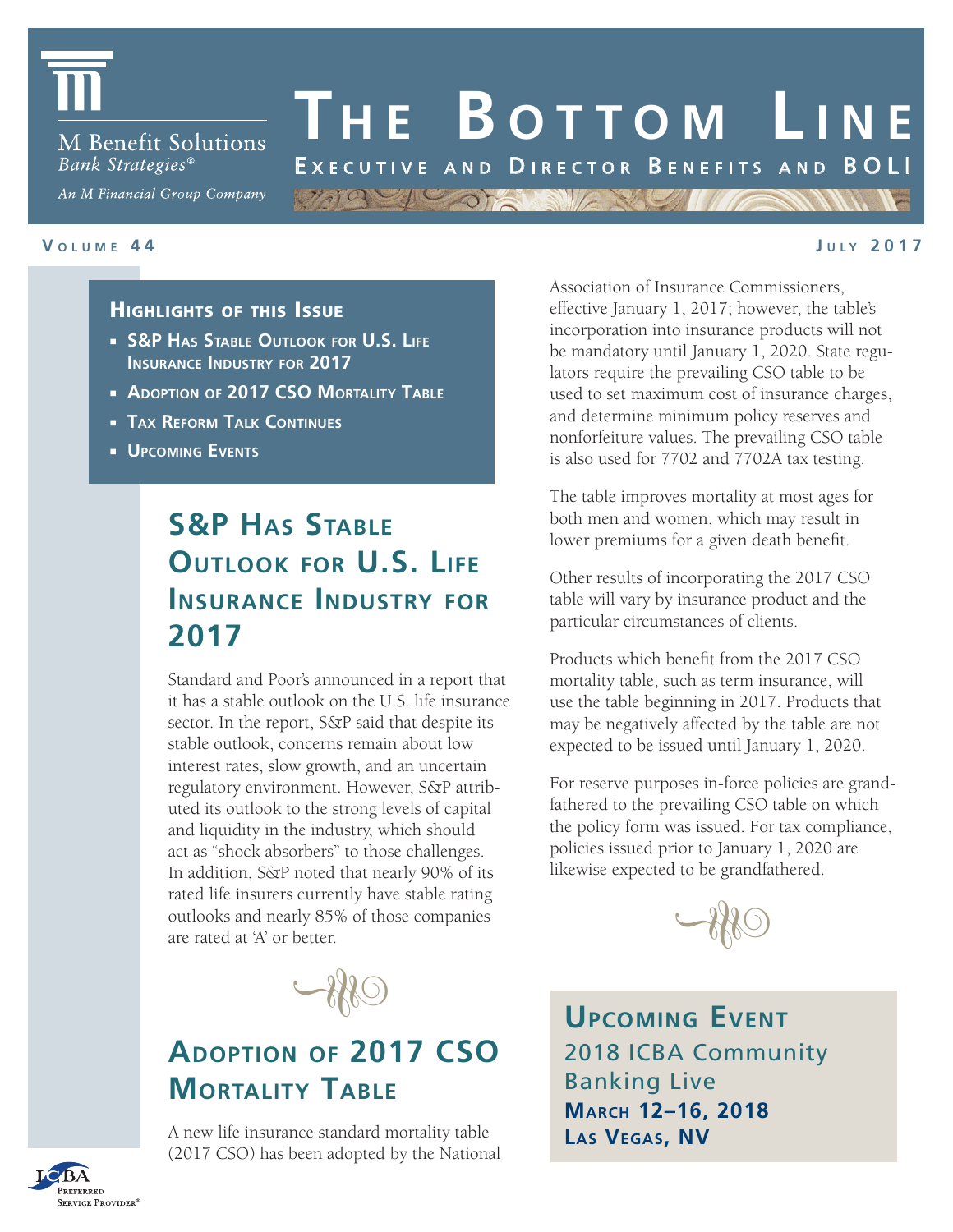### **J u l y 2 0 1 7**

# **Tax Reform Talk Continues**

Talk continues in Washington, DC, about a tax reform bill in 2017. Given the controversies that continue to plague the Trump administration and Congress' stated desire to pass reform through reconciliation, it is difficult to judge how likely a tax bill is to pass. However, if anything close to the Trump Tax proposal, as outlined in late April by his administration, is passed, there will be large tax cuts for Americans in the highest current tax bracket and many U.S. banks and corporations.

The Trump Tax proposal provides for a reduction in individual tax brackets from 7 to 3 and a lowering of the top individual rate from 39.6% to 35%, a repeal of the 3.8% investment income tax, a repeal of the alternative minimum tax, a repeal of the estate tax, a reduction in the corporate tax rate from 35% to 15% and a top rate of 15% for passthrough entities, such as partnerships and subchapter S Corporations.

| <b>TAX PROVISIONS</b>               | <b>CURRENT LAW</b>                                                            | <b>TRUMP TAX BLUEPRINT</b>                             |
|-------------------------------------|-------------------------------------------------------------------------------|--------------------------------------------------------|
| <b>Individual Income Tax Rates</b>  | 7 brackets: 10%, 15%, 25%, 28%,<br>33%, 35%, 39.6%                            | 3 brackets: 10%, 25%, 35%                              |
| <b>Capital Gains Tax Rates</b>      | 0%, 15%, and 20%                                                              | No change                                              |
| Net Investment Income Tax           | $3.8\%$                                                                       | Repealed                                               |
| <b>Corporate Tax Rate</b>           | 35%                                                                           | 15%                                                    |
| <b>Pass-Through Entities</b>        |                                                                               |                                                        |
| Pass-Throughs to Individuals        | 7 brackets: 10%, 15%, 25%, 28%,<br>33%, 35%, 39.6%                            | 15%                                                    |
| <b>Alternative Minimum Tax</b>      |                                                                               |                                                        |
| Tax Year 2017                       | Applies to income over \$54,300 (single)<br>\$84,500 (married filing jointly) | Repealed                                               |
| <b>Estate Tax</b>                   | 40% (estates over \$5.49 million)                                             | Repealed                                               |
| <b>Mortgage Interest Deduction</b>  | Allowed as an itemized deduction                                              | No change                                              |
| <b>Charitable Giving</b>            | Allowed as an itemized deduction                                              | No change                                              |
| <b>State and Local Income Taxes</b> | Allowed as an itemized deduction                                              | Repealed                                               |
| <b>Standard Deduction</b>           |                                                                               |                                                        |
| Tax Year 2017                       | \$6,350 (single)<br>\$12,700 (married filing jointly)                         | \$12,700 (single)<br>\$25,400 (married filing jointly) |

## **TRUMP TAX PROPOSAL**

-180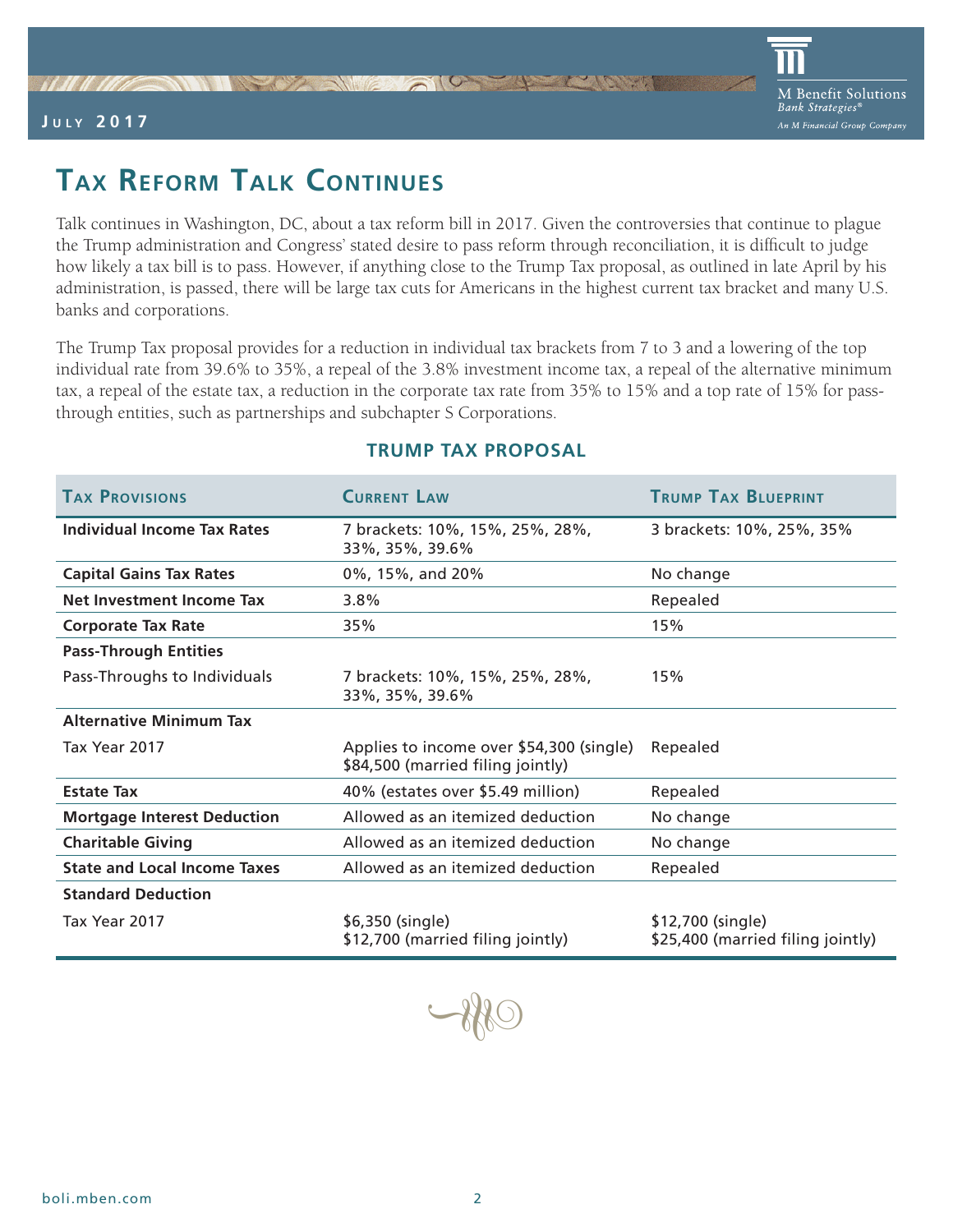### **J u l y 2 0 1 7**



# **Advisor Firms**

M Benefit Solutions - Bank Strategies is structured to provide our clients with consistent nationwide coverage. We have identified several Advisors with extensive experience in bank executive and director benefits and BOLI to provide consulting services to clients nationwide.\*

Distributed throughout the country, these Advisors work with M Benefit Solutions and bank clients to design programs which meet each bank's specific needs and to ensure high quality administrative and compliance services.

#### **BoliColi.com**

**John Gagnon** jgagnon@bolicoli.com Reading, MA Phone: 781.942.5700; Fax: 781.942.5710

NI STAN

#### **Boulevard Financial**

**R. Mark McCullough, JD** markm@boulevardfinancial.com Overland Park, KS Phone: 913.317.5403; Fax: 913.317.5401

### **Evergreen Consulting, Inc.**

**James Cheney** jcheney@evergreenci.com

**Robert Kozloski** rkozloski@evergreenci.com Chattanooga, TN Phone: 423.756.3828; Fax: 423.265.0735

#### **Financial Designs Ltd.**

**Gerald Middel** jmiddel@fdltd.com Denver, CO Phone: 303.948.4068; Fax: 303.832.7100

### **M Benefit Solutions - Bank Strategies**

**Mark Boomgaarden** mark.boomgaarden@mben.com St. Peter, MN Phone: 952.334.3239

**Thomas J. Jordan** tom.jordan@mben.com Austin, TX Phone: 512.656.9950

**Dan Wagner** dan.wagner@mben.com Chesterfield, MO Phone: 636.530.1635

*\*These Advisors represent independently operated firms and are registered with M Holdings Securities Inc. a registered Broker/Dealer, Member FINRA/SIPC. M Benefit Solutions and M Holdings Securities, Inc. are affiliated companies.*